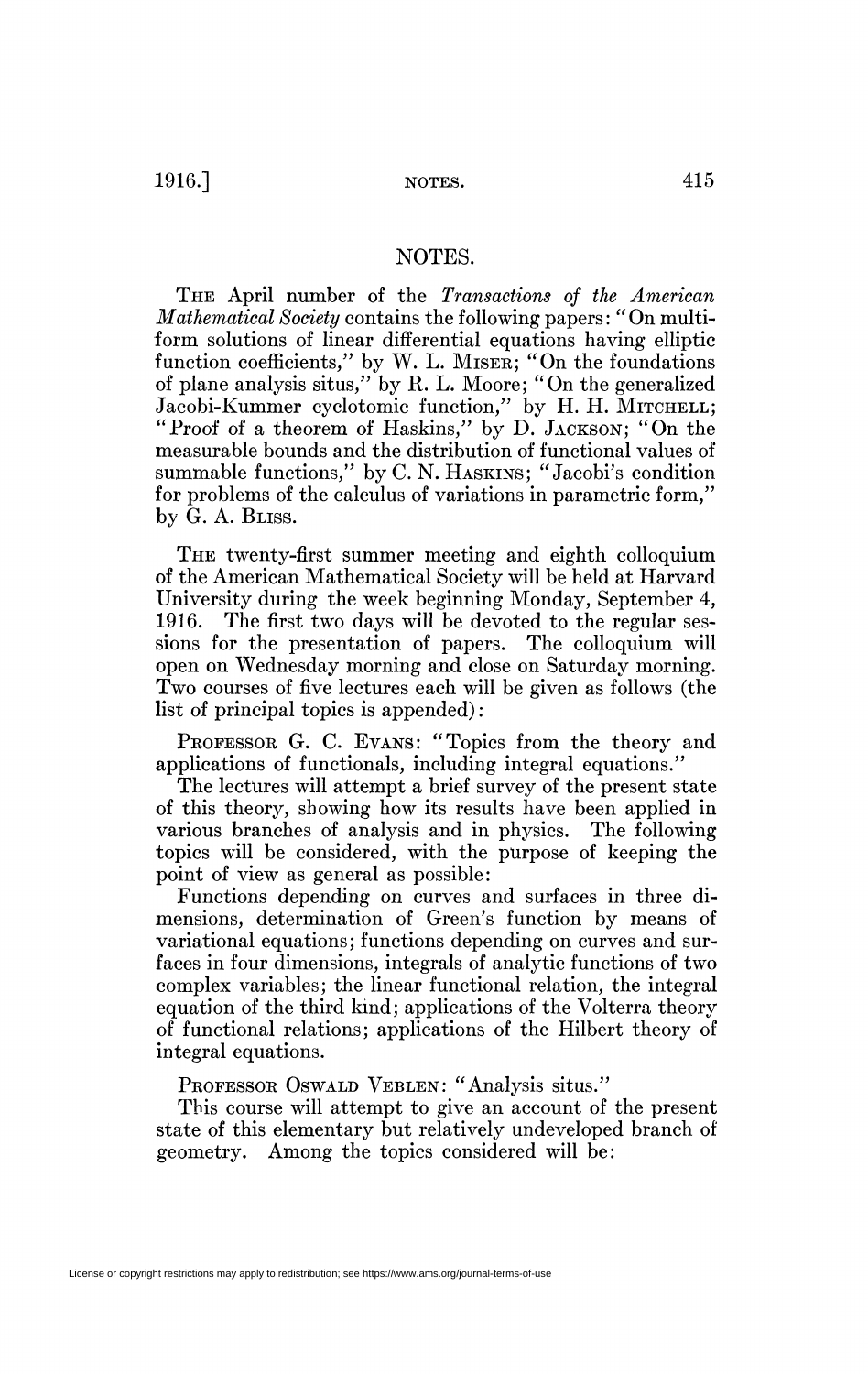The *n*-dimensional cell; separation of a cell into regions by polyhedra; combinatorial properties of polyhedra; manifolds as generalized polyhedra; abstract equivalence of manifolds; numerical invariants and group of a manifold; equivalence of two manifolds within a third, theory of knots; continuous transformations of a manifold into itself.

The chief references can be obtained from the article on Analysis Situs in the Encyklopâdie and the chapter on Topology in the new edition of Pascal's Repertorium.

AT the meeting of the London mathematical society held March 9 the following papers were read: By P. A. MACMAHON: "Some applications of general theorems of combinatory analysis"; by H. F. BAKER: "Mr. Grace's theorem on six lines with a common transversal"; by H. E. J. CURZON: "The integrals of a certain Riccati equation connected with Halphen's transformation"; by HILDA P. HUDSON: "A certain plane sextic"; by W. P. MILNE: "The construction of co-apolar triads on a cubic curve"; by J. BONDMAN: "The dynamical equations of the tides."

AT the meeting of the Edinburgh mathematical society on March 10 the following papers were read: By J. F. TINTO: "Transformations founded on the space cubic and its chord system"; by J. DOUGALL: "Elliptic cylindrical harmonics."

THE Association of mathematics teachers of New Jersey held its fourth regular meeting at Princeton University on May 6, 1916. The programme included the presidential address of Professor H. B. FINE: "The theory of incommensurable magnitudes as set forth in the tenth book of Euclid's Elements;" Report of the committee on trigonometry courses; EDWIN FLORANCE: "Ptolemy's theorem;" E. S. INGHAM: "An exposition of Napier's principle of logarithms;" Rev. F. C. DOAN: "Certain religious implications of the mathematical infinite;" J. C. STONE: "The ultimate aim of a course in arithmetic."

THE Paris academy of sciences announces as the subject for its Grand prize in mathematics (3000 francs) for 1917 the following:

"To perfect in an important point the theory of successive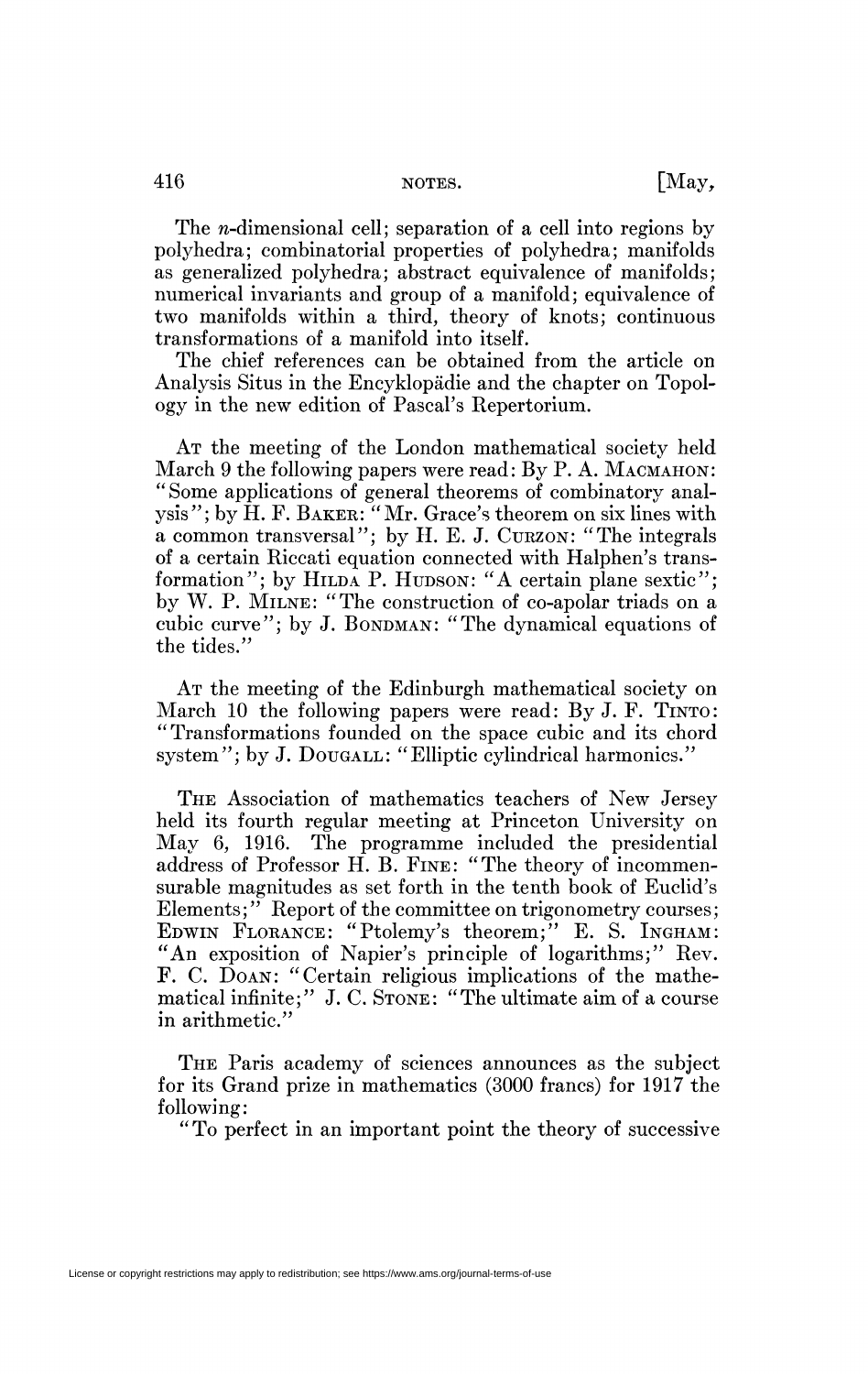1916.] NOTES. 417

powers of a given substitution, the exponent of the power increasing indefinitely. The influence of the initial element is to be considered, and the consideration may be limited to the simplest cases, such as that of rational substitutions in one variable."

The Academy has elected as corresponding members Professors LIAPOUNOF, of Petrograd, and C. J. DE LA VALLÉE POUSSIN, of Louvain.

O<sub>N</sub> account of the war two mathematical periodicals have suspended publication, viz., *U Education Mathématique,*  which concluded its sixteenth and last volume with the issue for July, 1914, and the *Revue de Mathématiques Spéciales,*  last issued in September, 1914, in completion of its twentyfourth consecutive year.

THE following university courses in mathematics are announced for the academic year 1916-1917:

CORNELL UNIVERSITY.—By Professor J. MCMAHON: Theory of probabilities, three hours.—By Professor V. SNYDER: Descriptive geometry (first term), three hours; Algebraic curves and surfaces, three hours.—By Professor F. R. SHARPE: Theory of potential and Fourier series, three hours.—By Professor W. B. CARVER: Differential geometry (first term), three hours; Theory of numbers (second term), three hours. —By Professor A. RANUM: Modern algebra (second term), three hours.—By Professor D. C. GILLESPIE: Principles of mechanics, three hours.--By Professor W. A. HURWITZ: Theory of functions of real variables, three hours.—By Professor C. F. CRAIG: Functions of a complex variable, three hours.—By Professor F. W. OWENS: Differential equations, three hours; Mathematical physics, three hours.—By Dr. J. V. MCKELVEY: Advanced calculus, three hours.—By Dr. L. L. SILVERMAN: Analytic geometry, three hours.—By Dr. M. G. GABA: Projective geometry, three hours.—By Mr. H. BETZ: Graphical processes and numerical calculation, three hours.

HARVARD UNIVERSITY.—All courses meet three times a week throughout the year, except those marked\*, which meet for half a year.—By Professor W. F. Osgoon: Introduction to potential functions and Laplace's equation ;\* Galois's theory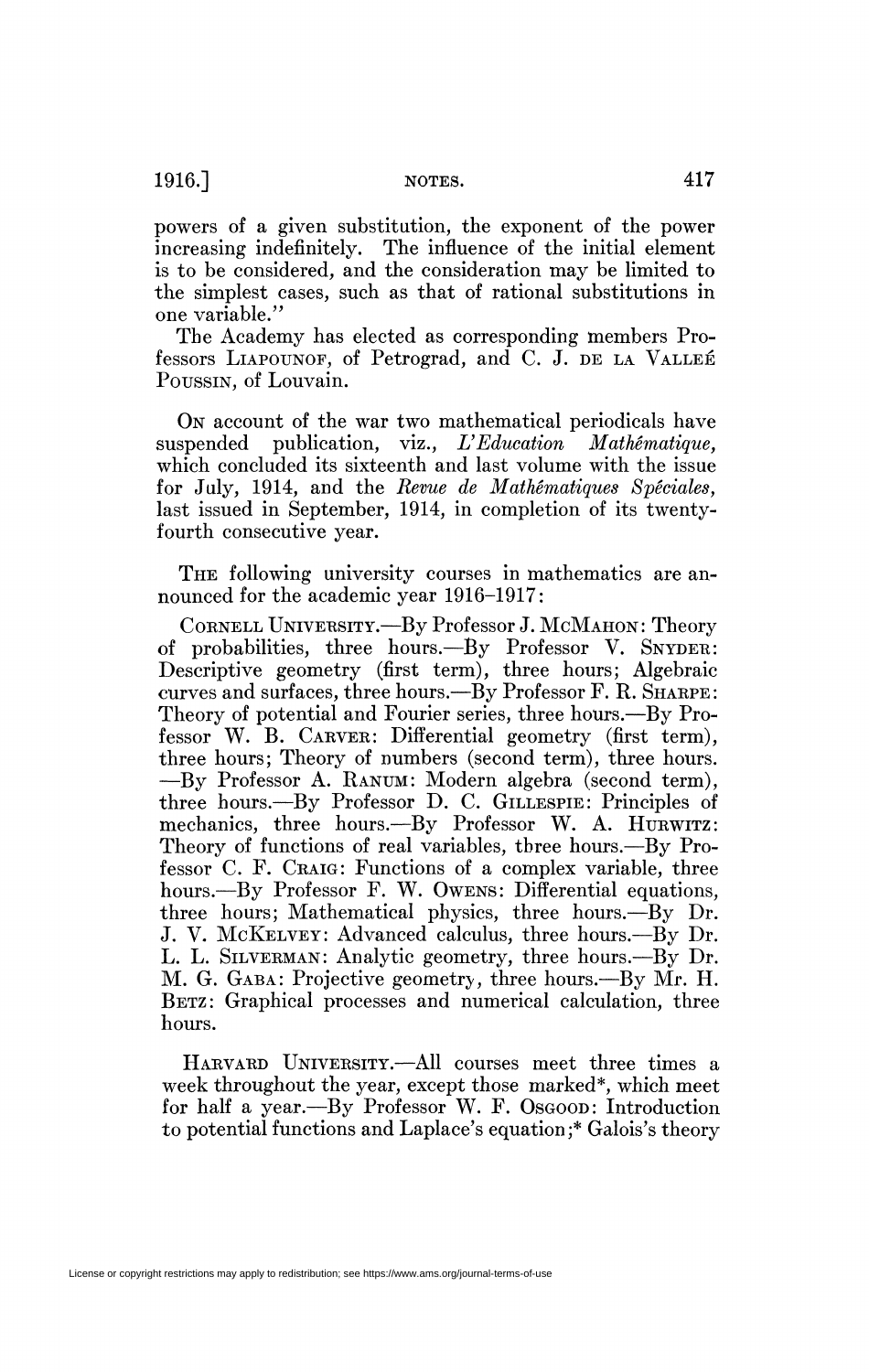of equations.\*—By Professor M. BÔCHER: Interpolation and approximation;\* Theory of functions; Linear differential equations, complex variables.\*—By Professor C. L. BOUTON: Advanced calculus; Geometrical transformations, with special reference to the work of Sophus Lie.—By Professor J. L. COOLIDGE: Modern geometry and modern algebra; Line geometry.—By Professor E. V. HUNTINGTON: Fundamental concepts of mathematics.\*—By Professor G. D. BIRKHOFF: Dynamics, second course;\* Analytical theory of heat, Fourier's series, and Legendre's polynomials;\* Applications of the calculus of variations.\*—By Professor D. JACKSON: Infinite series and products;\* Lebesgue integrals.\*—By Dr. G. M. GREEN: Elementary differential equations;\* Differential geometry of curves and surfaces.—By Dr. E. KIRCHER: Vector analysis;\* Finite groups.\*—By Mr. W. LeR. HART: Calculus of variations;\* Functions of infinitely many variables.\*

Professors Osgood and Birkhoff will conduct a fortnightly seminar in analysis.

Courses of research are also offered by Professor Osgood in the theory of functions, by Professor Bôcher in the real solutions of linear differential equations, by Professor Bouton in the theory of point-transformations, by Professor Coolidge in geometry, by Professor Birkhoff in the theory of differential equations, by Professor Jackson in the theory of functions of a real variable, and by Dr. Green in differential geometry.

UNIVERSITY OF PENNSYLVANIA.—By Professor E. S. CRAW-LEY: Modern analytic geometry.—By Professor G. E. FISHER: Theory of functions of a complex variable.—By Professor G. H. HALLETT: Galois theory of equations.—By Professor F. H. SAFFORD: Partial differential equations.—By Professor M. J. BABB: Introduction to modern higher algebra.—By Professor O. E. GLENN: Theory of invariants.—By Professor H. H. MITCHELL: Elliptic functions.—By Dr. R. L. MOORE: Functions of a real variable with an introduction to certain phases of general analysis.—By Dr. F. W. BEAL: Differential geometry.

PRINCETON UNIVERSITY (1916-1917).—By Professor H. B. FINE: History of analysis, second term, three hours.—By Professor L. P. EISENHART: Differential geometry, three hours.—By Professor Oswald VEBLEN: Projective geometry,